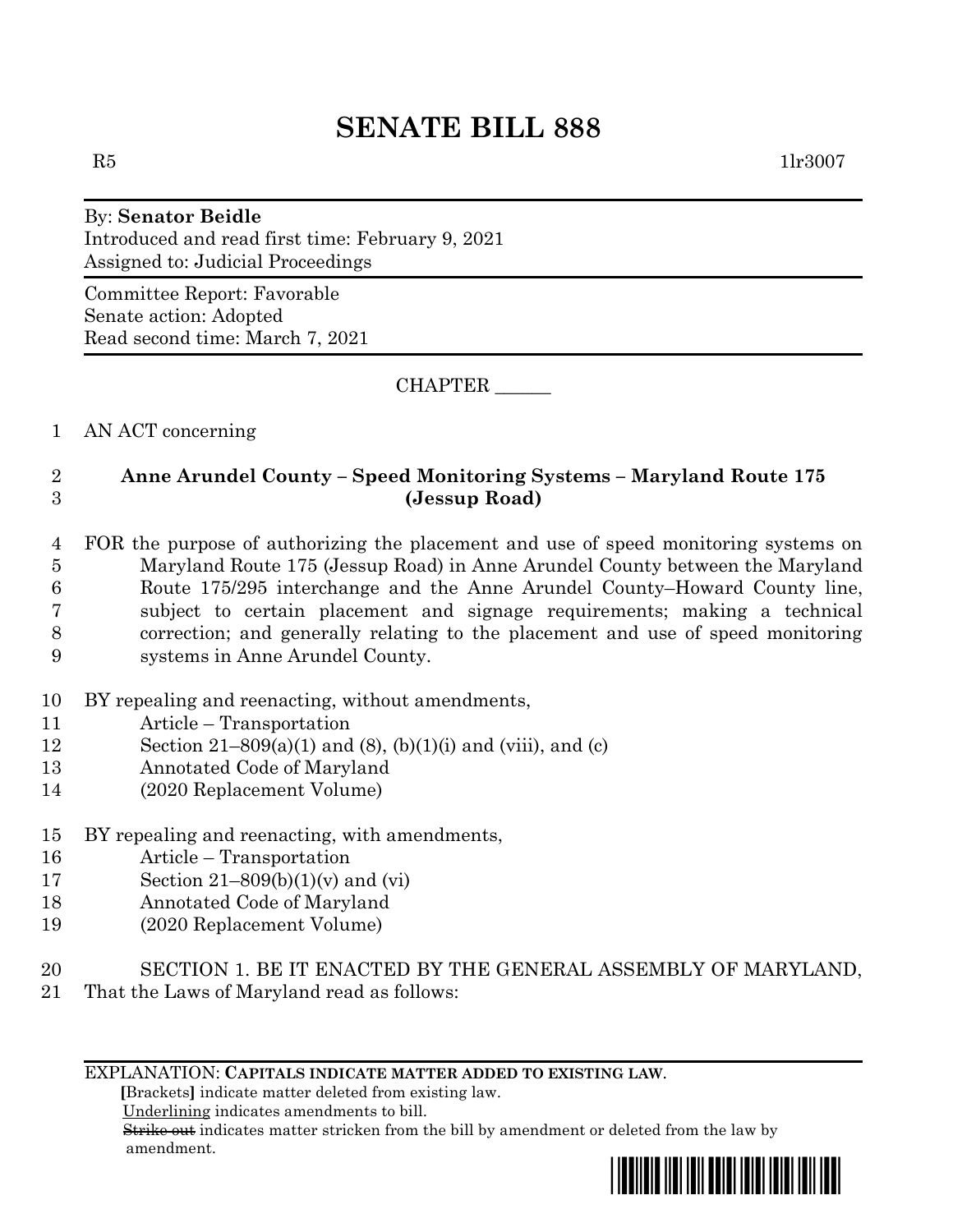|                                       | <b>SENATE BILL 888</b><br>$\boldsymbol{2}$                                                                                                                                                                                                                                                                                                                                                                                                   |  |
|---------------------------------------|----------------------------------------------------------------------------------------------------------------------------------------------------------------------------------------------------------------------------------------------------------------------------------------------------------------------------------------------------------------------------------------------------------------------------------------------|--|
| 1                                     | <b>Article - Transportation</b>                                                                                                                                                                                                                                                                                                                                                                                                              |  |
| $\overline{2}$                        | $21 - 809.$                                                                                                                                                                                                                                                                                                                                                                                                                                  |  |
| $\boldsymbol{3}$                      | In this section the following words have the meanings indicated.<br>(a)<br>(1)                                                                                                                                                                                                                                                                                                                                                               |  |
| $\overline{4}$<br>$\overline{5}$<br>6 | "Speed monitoring system" means a device with one or more motor<br>(8)<br>vehicle sensors producing recorded images of motor vehicles traveling at speeds at least 12<br>miles per hour above the posted speed limit.                                                                                                                                                                                                                        |  |
| 7<br>8<br>9                           | A speed monitoring system may not be used in a local jurisdiction<br>(b)<br>(1)<br>(i)<br>under this section unless its use is authorized by the governing body of the local jurisdiction<br>by local law enacted after reasonable notice and a public hearing.                                                                                                                                                                              |  |
| 10<br>11<br>12<br>13<br>14            | An ordinance or resolution adopted by the governing body of a<br>(v)<br>local jurisdiction under this paragraph shall provide that, if the local jurisdiction moves or<br>places a mobile or stationary speed monitoring system to or at a location where a speed<br>monitoring system had not previously been moved or placed, the local jurisdiction may not<br>issue a citation for a violation recorded by that speed monitoring system: |  |
| $15\,$<br>16                          | 1.<br>Until<br>installed<br>accordance<br>with<br>signage<br>is<br>in<br>subparagraph [(vii)] (VIII) of this paragraph; and                                                                                                                                                                                                                                                                                                                  |  |
| 17<br>18                              | 2.<br>For at least the first 15 calendar days after the signage is<br>installed.                                                                                                                                                                                                                                                                                                                                                             |  |
| 19<br>20<br>21                        | This section applies to a violation of this subtitle recorded by a<br>(vi)<br>speed monitoring system that meets the requirements of this subsection and has been<br>placed:                                                                                                                                                                                                                                                                 |  |
| 22<br>23<br>24<br>$25\,$              | In Montgomery County, on a highway in a residential<br>1.<br>district, as defined in $\S 21-101$ of this title, with a maximum posted speed limit of 35 miles<br>per hour, which speed limit was established using generally accepted traffic engineering<br>practices;                                                                                                                                                                      |  |
| 26<br>$27\,$                          | 2.<br>In a school zone with a posted speed limit of at least 20<br>miles per hour; [or]                                                                                                                                                                                                                                                                                                                                                      |  |
| 28                                    | 3.<br>In Prince George's County:                                                                                                                                                                                                                                                                                                                                                                                                             |  |
| 29<br>30                              | Subject to subparagraph (vii) of this paragraph, on<br>Α.<br>Maryland Route 210 (Indian Head Highway); or                                                                                                                                                                                                                                                                                                                                    |  |
| $31\,$<br>32<br>$33\,$<br>34          | <b>B.</b><br>On that part of a highway located within the grounds of<br>an institution of higher education as defined in $\S$ 10–101(h) of the Education Article, or<br>within one-half mile of the grounds of a building or property used by the institution of<br>higher education where generally accepted traffic and engineering practices indicate that                                                                                |  |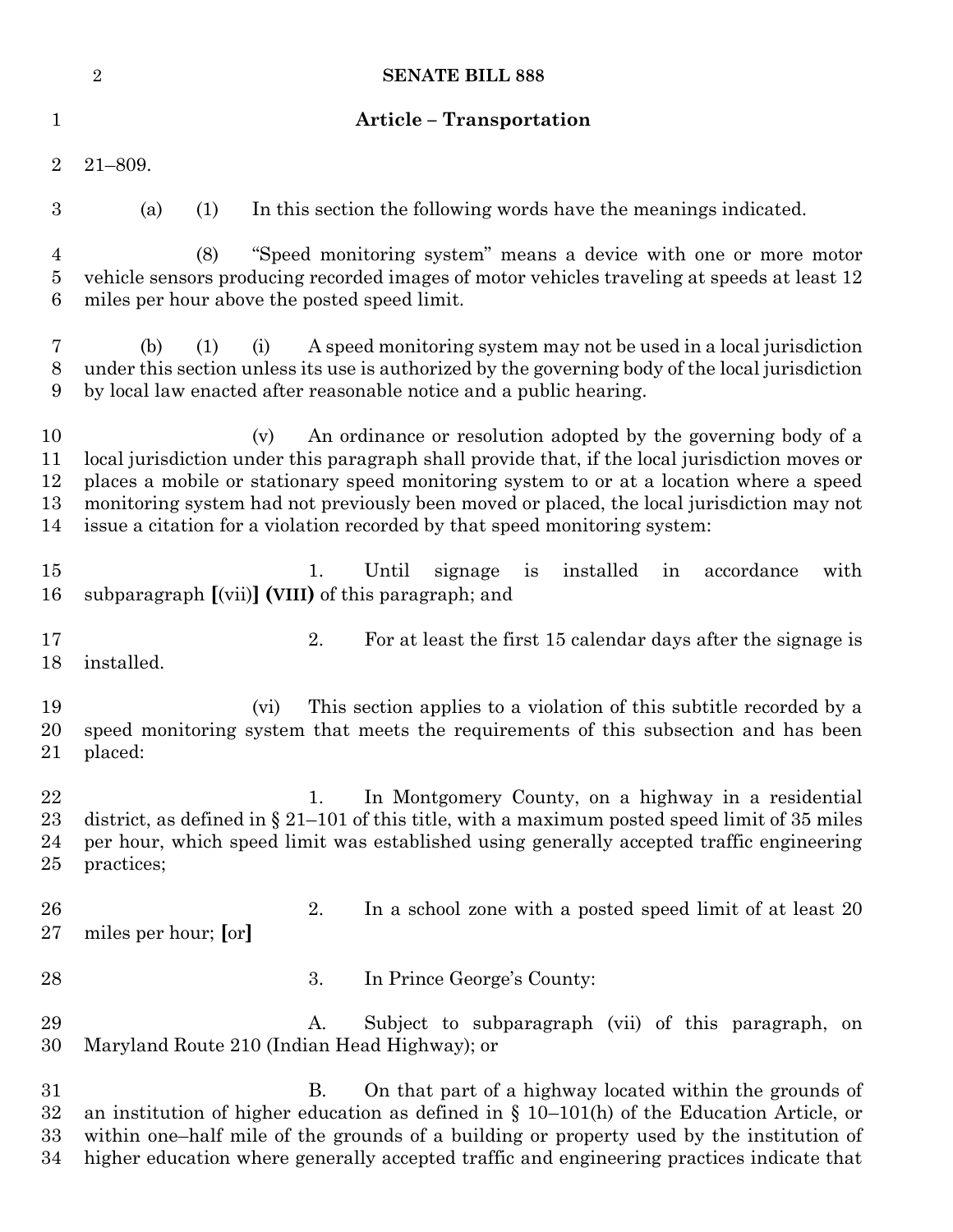#### **SENATE BILL 888** 3

motor vehicle, pedestrian, or bicycle traffic is substantially generated or influenced by the

institution of higher education**; OR**

 **4. IN ANNE ARUNDEL COUNTY, ON MARYLAND ROUTE 175 (JESSUP ROAD) BETWEEN THE MARYLAND ROUTE 175/295 INTERCHANGE AND THE ANNE ARUNDEL COUNTY–HOWARD COUNTY LINE**. (viii) Before activating a speed monitoring system, the local jurisdiction shall: 1. Publish notice of the location of the speed monitoring system on its website and in a newspaper of general circulation in the jurisdiction; 2. Ensure that each sign that designates a school zone is proximate to a sign that: 12 A. Indicates that speed monitoring systems are in use in the school zone; and 14 B. Is in accordance with the manual for and the specifications for a uniform system of traffic control devices adopted by the State Highway Administration under § 25–104 of this article; 3. With regard to a speed monitoring system established on Maryland Route 210 (Indian Head Highway) in Prince George's County or based on proximity to an institution of higher education under subparagraph (vi)3 of this paragraph, ensure that all speed limit signs approaching and within the segment of highway on which the speed monitoring system is located include signs that: 22 A. Are in accordance with the manual and specifications for a uniform system of traffic control devices adopted by the State Highway Administration under § 25–104 of this article; and B. Indicate that a speed monitoring system is in use; and 4. With regard to a speed monitoring system placed on Maryland Route 210 (Indian Head Highway) in Prince George's County, ensure that each sign that indicates that a speed monitoring system is in use is proximate to a device that displays a real–time posting of the speed at which a driver is traveling. (c) (1) Unless the driver of the motor vehicle received a citation from a police officer at the time of the violation, the owner or, in accordance with subsection (f)(4) of this section, the driver of a motor vehicle is subject to a civil penalty if the motor vehicle is recorded by a speed monitoring system while being operated in violation of this subtitle. (2) A civil penalty under this subsection may not exceed \$40.